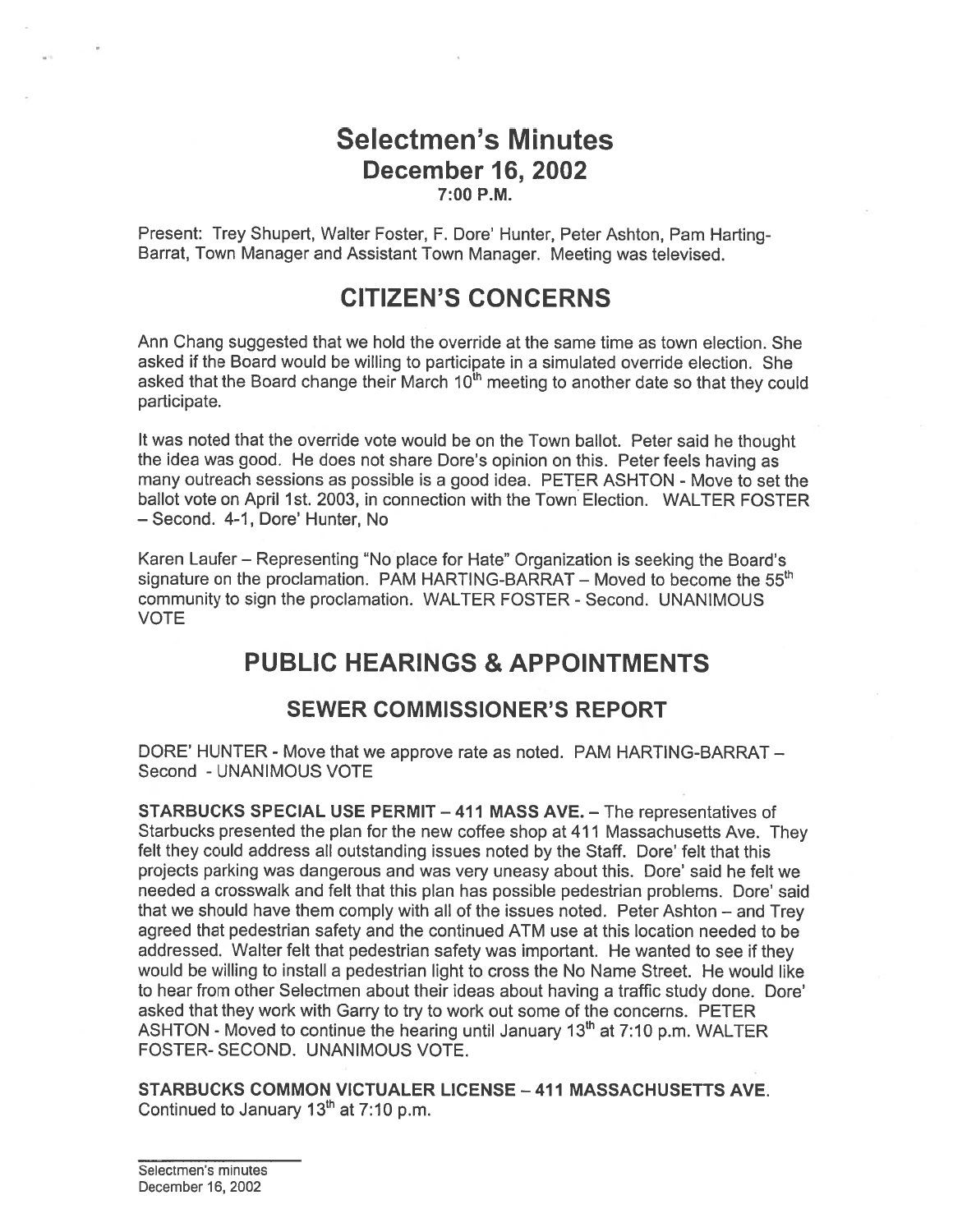AT&T PERFORMANCE HEARING — AT&T Representatives, the Cable Advisory Committee and Attorney Soloman were presen<sup>t</sup> for the Performance Hearing ordered by the Board. It was noted that the Performance Hearing was due last year. Stuart Gilmore noted three areas for discussion and improvement, technical improvements, citizen complaints and the high-pressure tactics. They feel AT&T needs to address these concerns.

Pam was concerned about transfer and what to expec<sup>t</sup> from Customer Service. We have seen no improvement and in fact service has <sup>p</sup>lummeted. None of the promises have been complied with. She spoke about channel changes and senior citizen issues and she felt that people are very unhappy and wondered what AT &T were going to do to correct these issues. Rob Travers spoke about the September Upgrade to Digital high spee<sup>d</sup> internet. He noted that the company has only been <sup>a</sup> merge<sup>d</sup> company for <sup>a</sup> month or so. They are aware of the issues and their need to work on Customer Service issues and will work on this in the coming months. They said that they have resolved the Senior Discount issue. The Channel Changes and shared changes will require that they have to remove some of the shared channels in order to bring new ones in. Walter wanted to focus on major problems with the Town of Acton's role and the Representatives of the Contract as well as changes in the whole function behind the public channel. He also spoke about the high-pressure tactics and wanted to make sure the misinformation and tactics were stopped.

They agree that PEG access is an important par<sup>t</sup> of the line up. They have had <sup>a</sup> couple of technical issues and meeting issues especially with the School Committee's meetings. In September they saw <sup>a</sup> few more complaints and that was due to fiber optic **installation** 

Dore' said that his comments are the same as the others. He feels that we need to address the problems with the televised Board and Committee meetings. He spoke about his interaction with AT&T installers at his home and he said they were fine.

Rob said that they have looked into the complaints regarding sales tactics and highpressure sales, but noted the low percentage of complaints regarding this issue.

John Covert — Spoke about not necessarily needing <sup>a</sup> cable box to operate <sup>a</sup> TV and did not see it explained in the letter. He felt that it was not accurate information. He said people have been told they need Digital because their TV will not work.

Rob was asked if AT&T was aware of any problems at the School committee meetings and Peter noted the lack of quality transmission. Section 12.2 of the contact requires them to provide clear signals.

Peter spoke about the increase in costs coming up in January of 7.8%. Rob said that they need to buy more shows.

Mary Ann Ashton spoke about the quality of the transmission. She wondered why they could not ge<sup>t</sup> <sup>a</sup> good transmission at the fixed location at the school. But she noted when she tuned in to the Selectmen's meeting tonight it was wavy and could not be heard. She suggested the taping of meetings and asked for incoding on the tape. She had <sup>a</sup> suggestion that <sup>a</sup> notice should be crafted to tell people about what to do when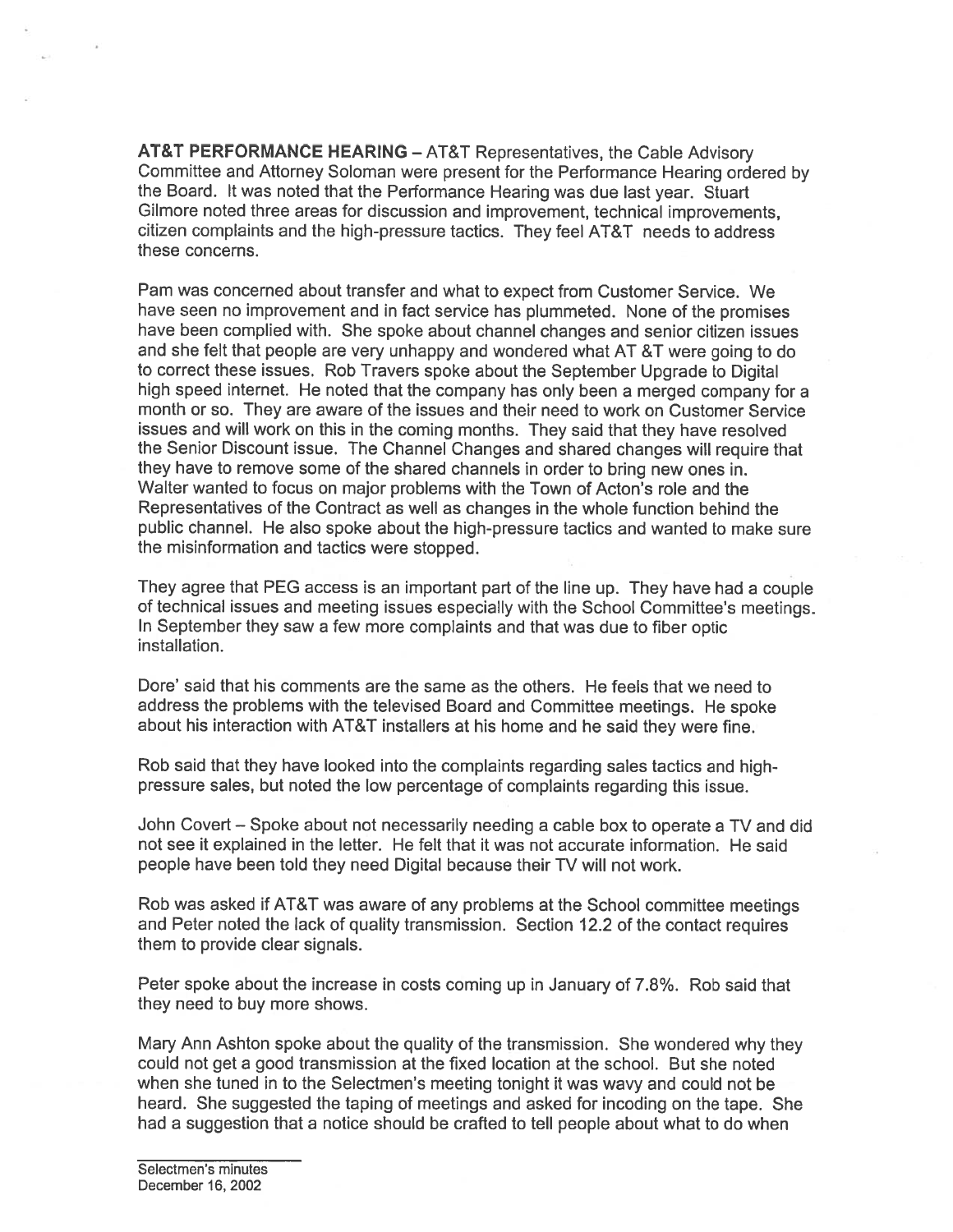you have a problem. She also asked about the public's access to studio time and how people can schedule time.

Terra Freidrichs asked that they agree to <sup>a</sup> schedule to complete tasks or be found in contempt.

It was decided to pu<sup>t</sup> <sup>a</sup> notice in the Municipal Quarterly to update the citizens regarding Cable Television.

Friz Reip noted the cost of programming is going up and asked about alternatives.

Trey has asked if AT&T are in compliance now. Rob Travers said yes, and Trey further asked if he felt they have always compliant to which Rob replied 'to the best of his knowledge."

Atty. Solomon wanted to set out questions for the next meeting. He asked about the hours open for the studio. Why are there no evening and weekend hours available?

Attorney Solomon suggested we have better local programming and said that the Cable Advisory Committee could address this.

The CTAC asked how may volunteers we have, and also about public access issue and how many people have been trained; and that they need to address this.

6.2 the license provides that <sup>a</sup> production person not the PEG coordinator be scheduled 40 hours per month.

A Proof of performance test should be prepared and to see if the next test is different. It was noted that the test took place before the change over.

Bill spoke about the 3% per subscriber fee. DORE' HUNTER — Moved to continue the hearing until January 13 at 8:00 p.m. WALTER FOSTER- Second. UNANIMOUS VOTE.

DORE' HUNTER – Moved to approve that Attorney Solomon represent the Town at the upcoming rate setting meeting.

Mark Hald asked the Board to approve the expenditure of \$187,500 for expenses related to equipping and operating the I Net, as well as equipping municipal buildings with related net work infrastructure and equipping the governmen<sup>t</sup> channel. WALTER FOSTER — Second. UNANIMOUS VOTE.

CONSERVATION COMMISSION — Andy Magee was presen<sup>t</sup> to discuss <sup>a</sup> bylaw in development for the 2003 Town Meeting Warrant. They Board of Selectmen will add it to the Warrant. Peter volunteered to work with Andy.

# SELECTMEN'S BUSINESS

Dore' spoke about the CAC meeting.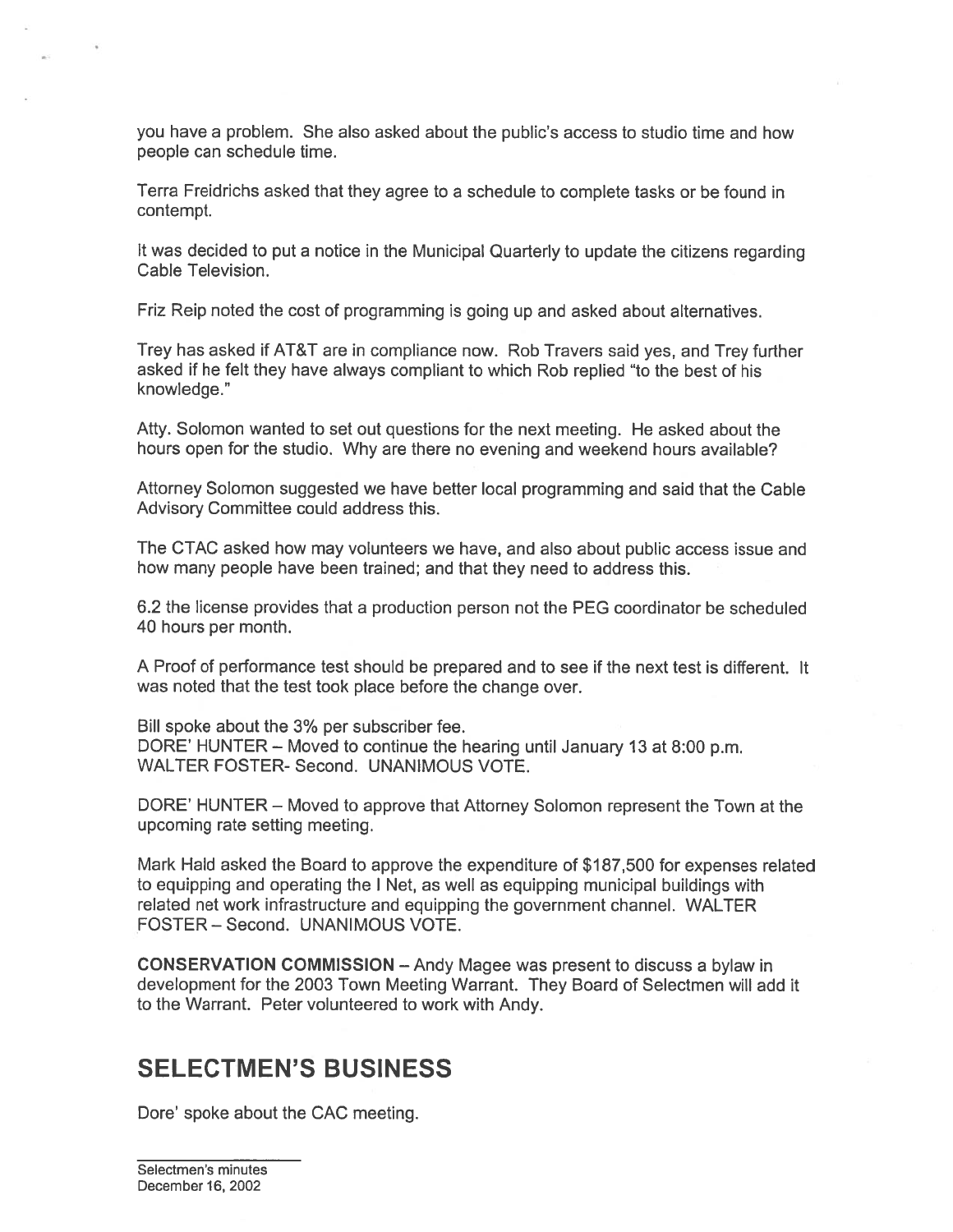FY04 BUDGET DISCUSSION — The Board reviewed Peter's memo. Peter spoke to his memo, which outlines his thoughts and suggestions on the A & B budgets. Dore' asked about the split between the educational side and the town. Trey said we don't have an agreemen<sup>t</sup> for 05 and 06, but currently it is 72/28.

DEC. 12 ALG MEETING ISSUES - They will be discussing the split and will try to come to an agreement.

CPA COMMITTEE — The Board discussed and recommended the approval of the following appointments: 2 Year, Peter Berry, 1 Year Susan Mitchell-Hardt, and Catherine Coleman, and Wayne Klockner and Mimi Herrington as Associates for <sup>a</sup> 1 year term.

DORE' HUNTER — Moved to approve the above appointments to the CPA Committee. PAM HARTING-BARRAT — Second. UNANIMOUS VOTE.

It was noted that Walter Foster will be representing the Board of Selectmen, Andy McGee will be the Conservation Commission representative, Allison Gallagher will represen<sup>t</sup> Recreation, James Eldridge, Housing Authority, Chris Schafner, Planning board and we anticipate notification from Historical Commission on their representative.

#### OTHER BUSINESS

## CONSENT AGENDA

F. DORE HUNTER — Moved to approve. PETER ASHTON — Second. UNANIMOUS VOTE.

Item 11 MMA Meeting, the Board was asked to designate the Town Manager as the Board's designee...

# TOWN MANAGER'S REPORT

Contract Settlement with the Fire Union - Don outlined the Settlement just reached with the Fire Union.

## EXECUTIVE SESSION

Clerk moved to enter into Executive session for the purpose of discussing litigation only to return to the meeting to adjourn.

Roll Call taken, All Ayes.

Christine Joyce Recording Clerk

Date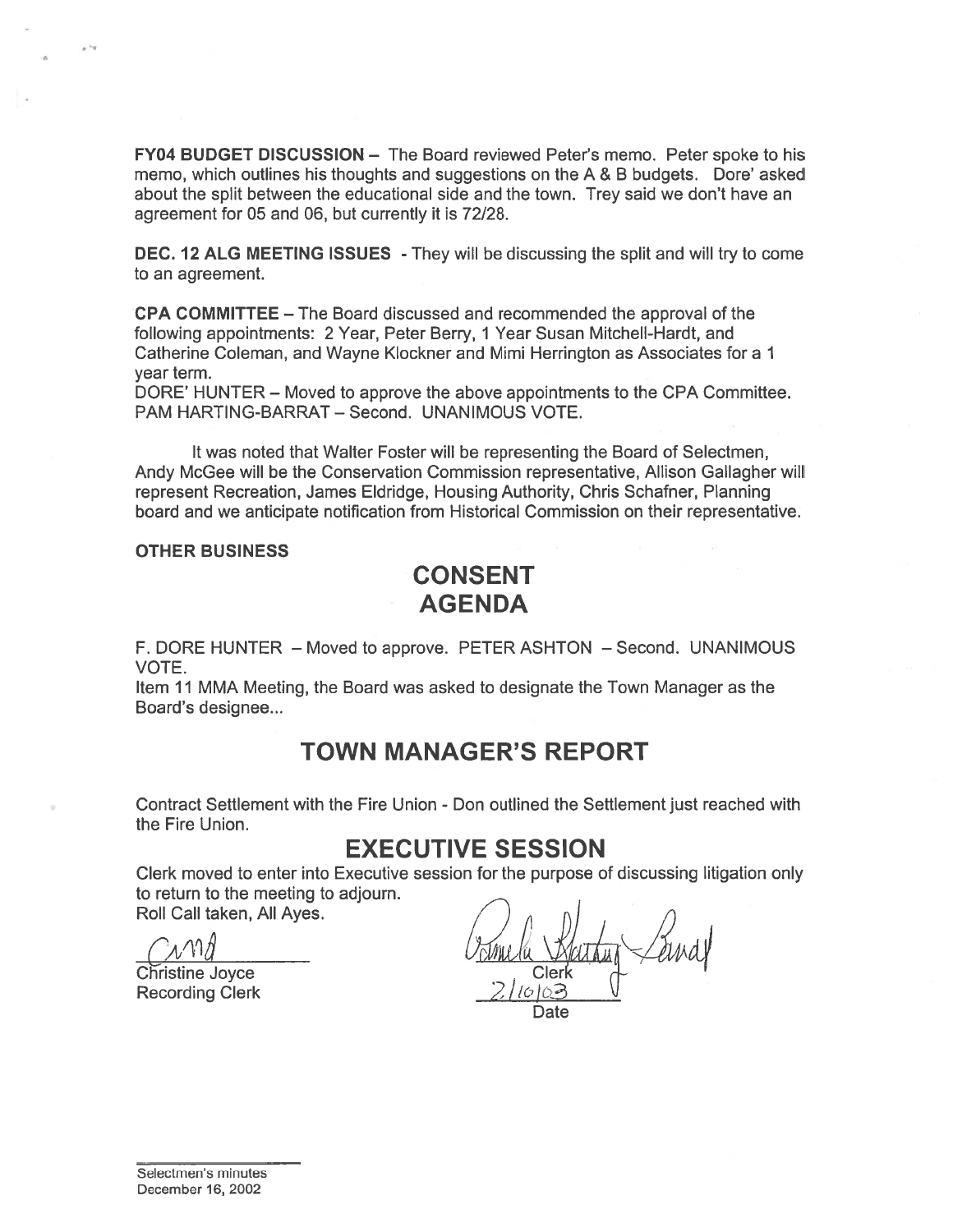December 13, 2002

TO: Board of Selectmen, Sewer Commissioners

FROM: Trey Shupert, Chairman

 $\mathcal{A}$ 

SUBJECT: Selectmen and Sewer Commissioners Report

## DECEMBER 16, 2002 MEETING BEGINS AT 7:00 P.M.

### I. CITIZEN'S CONCERNS

### II SEWER COMMISSIONER'S BUSINESS

1. 7:05 SEWER RATE SETTING AND REVIEW OF SPECIAL CIRCUMSTANCES — Enclosed please find recommendations and staff comments for Board consideration.

### III. PUBLIC HEARINGS & APPOINTMENTS

- 2. 7:15 STARBUCKS SPECIAL USE PERMIT 411 MASS AVE. Enclosed please find materials in the subject regard.
- 3. 7:20 STARBUCKS COMMON VICTUALER LICENSE Enclosed please find application and staff comment for Board review.
- 4. 7:30 AT&T PERFORMANCE HEARING AT&T Representatives, the Cable Advisory Committee and Attorney Soloman will be presen<sup>t</sup> for the Performance Hearing ordered by the Board.
- 5. 9:00 CONSERVATION COMMISSION Andy Magee will be presen<sup>t</sup> to discuss <sup>a</sup> bylaw in development for the 2003 Town Meeting Warrant.

#### IV. SELECTMEN'S BUSINESS

- 6. FY04 BUDGET DISCUSSION Enclosed please find materials in the subject regard.
- 7. Dec. 12 ALG MEETING ISSUES -- Enclosed please find materials in the regard to pyramid and menu override questions and <sup>a</sup> preliminary long-range financial plan.
- 8. OTHER BUSINESS

### V CONSENT AGENDA

9. CABLE TELEVISION RATE SETTING HEARING — Enclosed please see materials in the subject regard.

10. ACCEPT MINUTES — Enclosed please find minutes of November 4, 18 and 19 for Board acceptance.

> $\mathbf{1}$ 1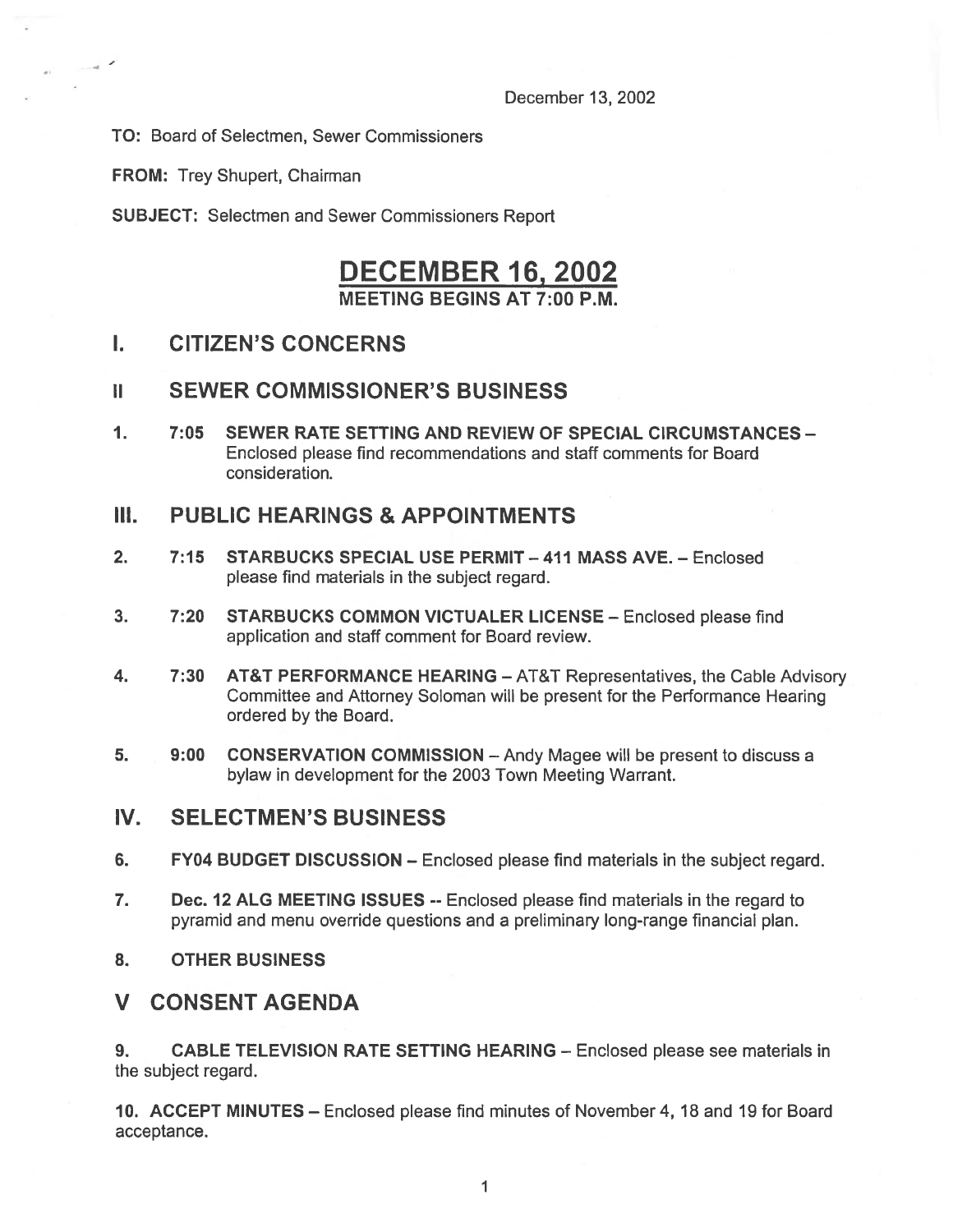11. MIIA VOTING DESIGNEE - Enclosed please find the Annual MMA/MIIA materials in the subject regard.

12. ACCEPT GIFT — Enclosed please find <sup>a</sup> reques<sup>t</sup> from the West Acton Library to accep<sup>t</sup> \$2,002.00 for the cost of Tot Time for Board consideration.

13. ACCEPT GIFT – Enclosed please find a request from Recreation for Board acceptance of donations for Winterfest.

14. WEST ACTON CITIZENS LIBRARY SIGN REQUEST - Enclosed please find <sup>a</sup> reques<sup>t</sup> in the subject regard for Board review.

15. BOARD OF HEALTH RESIGNATION — Enclosed please find Doug Halley's memo regarding the resignation of Ms. Gilmore and reques<sup>t</sup> to have Associate Member, Ms. Hunt, elevated to full member to fill Ms. Gilmore's unexpired term. That term being June 30, 2003.

## VI. TOWN MANAGER'S REPORT

### VII EXECUTIVE SESSION

An Executive Session will be required — Please see enclosed materials.

#### **ADDITIONAL INFORMATION**

Enclosed please find additional correspondence that is strictly informational and requires no Board action.

#### FUTURE AGENDAS

To facilitate scheduling for interested parties, the following items are scheduled for discussion on future agendas. This IS NOT <sup>a</sup> complete Agenda.

Jan 13 Wine And Malt 50 Powder Mill Road, Special Permit Acton Assisted living, EDIC, AT&T Performance hearing continuance. Jan. 27 — Bond Sale

#### GOALS 2002-2003

- 1. Labor Negotiations & Improve Labor Relations environment (Peter/Trey)
- 2. Improve Communication with Town Boards (Peter/Trey) Implement Chairman Round Table - (Trey) (for Dec/Jan) Revisit 2020 Planning Process for direction to make this process more beneficial towards Implementation of long-term vision (Trey).
- 3. Towne Building Reuse (Walter/Dore'/Peter)
- 4. ALG process be used for purpose of Budget Planning for FY04 (Walter/Trey)<br>5 Residential and Commercial Growth (Walter/Pam) (PCRC EDC Continuing
- 5 Residential and Commercial Growth (Walter/Pam) (*PCRC EDC Continuing to meet)*<br>6. Open Space and Recreation Plan (Peter/Walter) Completed
- 6. Open Space and Recreation Plan (Peter/Walter) Completed 7. Health Insurance Trust Agreement (Peter) (Peter still working
- Health Insurance Trust Agreement (Peter) (Peter still working on getting comments from Water District.)
- 8. Decision on Pentamation Accounting System (Dore'/Peter) (Proposals are being looked at by staff)
- 9. Process Planning for "Life after NESWC" (Pam/Peter) (John Murray is looking at this)
- 10. Joint IT process-organizational change (Walter/Dore')
- 11. Implement an on-going Public Relations campaign regarding budgetary situation (Trey/Walter) (ALG pu<sup>t</sup> plan in place A/B)
- 12. Provide looking at salary levels in the organization, include liaison with Personnel Board (Trey /Peter) (Need to look at budget)